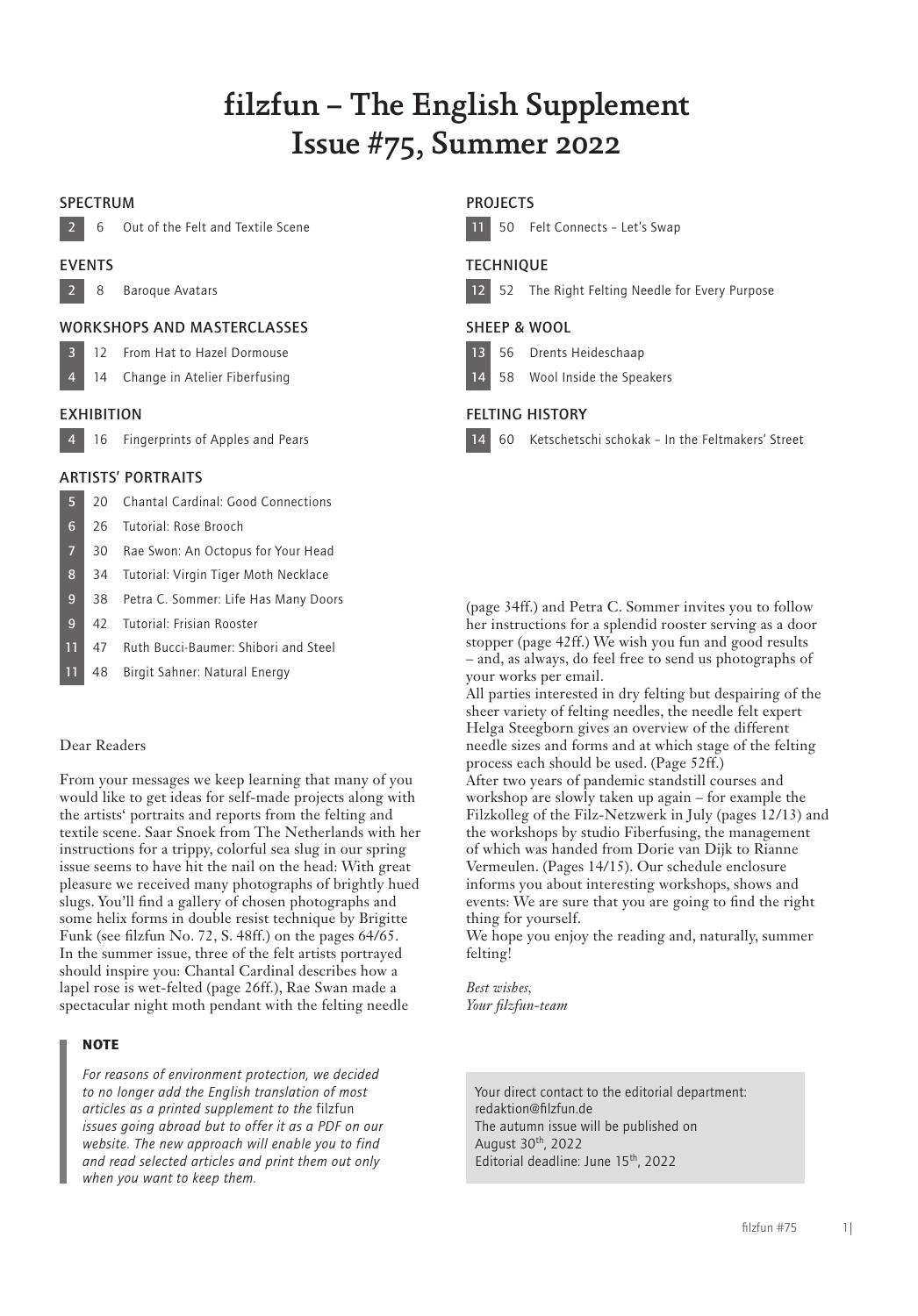As to my personal Avatar, I am still looking for glasses – after all, it should look like me. I am not really comfortable with my designing skills, but what can you get out of 100 pixels?

#### Ornaments on Felt

And suddenly, this time as well, the typical smell of sheep wool and wet olive soap wafts through the meeting room. We can start! In the next room, Susanne Schächter-Heil has been sitting on alert with camera and felting table, well prepared for the online workshop »Angel Wings on Felt«, in another room a pre-felt is made for the course »Ornaments on Felt« by Margit Röhm. The online meetings take their course, as usual there is a lot of exchange and the need to talk shop. Doris Niestroj's camera looks over our real shoulders from time to time, familiar too, only that sometimes monitors with faces are part of the scenery as well.

 $\mathbf w$  We all (in our virtual surroundings) are allowed »A glance behind the scenes« at Annemie Koenen's, who is looking on herself. And behold – after the movie, small virtual chat groups greet each other, meet, rummage through slide shows of former encounters or they read the greeting address of filzfun-editor Helene Weinold. The long-missed bustle, laughter and animated talk was all of a sudden there again! We can meet, talk to each other in groups, we can stop and go as we please – genial!

At the same time, in Fulda and all over the Republic fanciful, tiny baroque gardens spring to life on felting tables – the common project of this meeting. The organizers had been so busy preparing this unusual meeting that they could hardly think twice about the theme. Susanne Schächter-Heil had managed to felt an example – that is, each of us are aware of Baroque gardens in some way or other, but to felt one was quite another matter

 $\sim$  Here the limits of a virtual meeting are represented by the lack of person-toperson inspiration. So, we were all the more astounded by the results: on the space of 30 x 30 cm reals gems were made, with shrubbery, tiny walls and accurate pathways. Ornamented fields alternate with meticulously trimmed flower beds, and the obligatory fountain or pond is hardly ever lacking.

# Miniature Gardens

 $\sim$  On Saturday morning as well the club showed a busy crowd, before »Natur in Filz« (Nature in Felt) with Ina Jeromin and »Felted Transcience« with Margit Röhm began. Sustainability-ideas-discussions: It is great to »talk« again.

The next felt encounter will take place in der youth hostel Duisburg Landschaftspark from February 23rd to 26th 2023. The preparatory courses are scheduled for February 20<sup>th</sup> to 23rd 2023.

# From Hat to Hazel **Dormouse**

Ø Whatever cannot be felted in the called-for delicacy is embroidered in or

around. And once again the feltmakers show that they can meet every challenge, if need be artistically free.

> A felted hazel dormouse is on schedule in Helga Steenborn's three-day workshop. The lecturer, who is famous for her trueto-life needle felted animal sculptures shows how bodily proportions are realized and how details like fur, paws, tail, whiskers and eyes can be made lifelike. Ø Other treasures, found objects or other memorabilia can be felted in and so kept alive. Meike Raßbach invites already experienced feltmakers to share many experiments in her three-day workshop. Ø »Alles nur geklaut« (Everything just pinched) Ina Jeromin calls her three-day course during which famous paintings are copied in combined needle- and wet felting techniques.

Ø As each annual felters' encounter, this one was framed by the annual Filz-Netzwerk e.V. members meeting. More than 80 % of the participants were present online. After Margit Röhm had closed the meeting around 10 p.m., there was the usual cozy get-together in the Gather-Town club as well as in the real meeting place in Fulda.

Ø Another »Look Behind the Scenes« is staged in the Ammertal Wool Carding Company, which even had hidden a gift voucher someplace in Gather-Town. After the movie was over, all 100 pixel avatars stormed out looking for the right password in the virtual premises.

# New Homepage

For both real and digital members waited a further highlight on the last evening: Doris Niestroj presents the new homepage of the Filz-Netzwerks, which she had designed and realized together with her husband Nico Ellmann.

Ø When the communal days neared their end, when tension relaxes, we all realized: This encouter, be it live or virtual – was an actual, valid meeting with many possibilities to see, talk and to inspire each other. Nevertheless, we are greatly looking forward to 2023, to smell the typical whiff of sheepwool and dripping olive soap in real surroundings and to fill each others' wine glasses instead of toasting us on the screen.

Birgit Blumrich

# Felt Encounter Project Steampunk

# Discover Fabric **Patterns**

*filznetzwerk.de*

PAGES 12–13

*Twelve Courses at the Sommerkolleg of the Filz-Netzwerk in Soltau*

A wide choice of workshops on different felting projects, but also therapeutical feltmaking, taking photos of your own works as well as hosting creative courses is on offer by the Filz-Netzwerk during the felting lectures from July 4<sup>th</sup> to 22<sup>nd</sup> in the felto Filzwelt Soltau. The workshops last from one to three days, the adult education »Kurs aufnehmen« (Taking course) starts with a three-day program and is to be continued after the course of lectures.

# True-to-Life Sculpture

# A Nuno Felt Stole

Three workshops, each for two days, are committed to hats and stoles: Barbara Eichhorn makes literally manifold headgear, i.e. crumpled, sturdy folded hats from fine Merino in Mono or Nuno felt technique that protect from rain and keep the head warm in cold weather. Elegant hats and caps based on a round template are the subject matter of Irina Kalaschnikow's first course which is followed by a second, dedicated to creating a fine stole from Margilan and mulberry silk and the finest Merino wool in Nuno felt technique. Ø Practical objects for everyday use, which serve well as gifts will be felted in the two day courses by Tanja Kahl: Sitting cushions in scale/slab technique with broken lines, whose insulating pad can be folded together when one is on the road and hot water bottle covers with pre-felted patterns.

### PAGES 6–7

# Weaving Anniversary

In 1982, 17 women and men of Ilse-Petershagen in East Westphalia convened: they searched for discarded weaving and spinning wheels in attics and barns, dusted and repaired them, thus striving to rescue this old local textile craft. The oldest loom from 1796 is still in use today, as is a historical flax wheel. At the weekend of September 3rd and 4<sup>th</sup> 22 the Ilser Webstube celebrates its 40<sup>th</sup> birthday with a spinners' meeting and a cultural event with local artists and weaving demonstrations. *webstube-ilse.de*

# Felted Planets with Annette Quentin-Stoll

»Eine kleine FilzWelt« (A Small FeltWorld) Annette Quentin-Stoll's workshop is called that will be held in the felto Filzwelt Soltau from August 19th to 21st 2022. Color, structure and shapes in felt are to be discovered. This course ends the »Licht- und Schattenspiel« exhibit of felted objects with Annette Quentin-Stoll and Robert Quentin. *filzwelt-soltau.de*

# Textile Journey Through Time

Textile artists have been inspired by history and stories, literature and travel, old instructions and techniques. Chosen objects are seen in the show »Inspiration Time Travel« organized by the artTextil association in the water tower Dachau from June 24<sup>th</sup> to July 3<sup>rd</sup> 2022. At 3 p.m. a guided tour is offered during this period. *arttextil.de*

Merging Painting and Felt Art

The sheer force of colors and shapes in Ragy Enayats' paintings and the all-white felt sculptures made by Yvonne Zoberbier fuse in the show called »Verschmelzung«

(Fusion). Both artists have a specifically female perspective of mankind. The show on the Ars Avanti e.V. premises in the Alten Handelsschule Leipzig will last from July 15th to 31st 2022. *arsavanti.de*

More than 550 pattern books with more than a million great fabric patterns from the last 200 years are stored in the archives of the Augsburg State Textileand Industrial Museum (tim). Now the tim has allowed online access to about 3000 of those patterns on the informative and entertaining platform CALICO. There you can not only find and admire these patterns but try them on with the help of model silhouettes or change them all around into entirely new designs by help of A.I.

*calico.timbayern.de*

# Weaving Summer in The Bern Oberland

July is in the sign of weaving at the Ballenberg center in the Swiss region Berner Oberland. During the weaving summer daily or longer courses for beginners and advanced weavers are on schedule where a range of products can be made from traditional kitchen towels to experimental 3D-structures to nothing less than »God's Eyes«. Get the whole program on the website. *ballenbergkurse.ch*

# Solar Dyeing at the Floriade

That wool can be dyed with the power of the sun can be watched at the International Horticulture Show Floriade in Almere, The Netherland, in the Wolunie-Pavillon »Shades of Nature«. The sun rays also bring bright colors onto the inner wall, which is felted from sheep wool, creating an impressive stained-glass effect. The Floriade goes on until October 9th 2022. *floriade.com*

# History of Cloth Production

Textile past and present merge in a free artistic interpretation: Martin Leuthold, icon of the Swiss textile design, revives our awareness of the bleacheries of early modern St. Gallen in a spatial installation in the textile museum. It connects the historic linen production with the ever growing communal object BIGNIK by the conceptual artists Frank und Patrik Riklin which is scheduled to last until 2050. The exhibit »gut – Am Anfang ist weisses Gold« (gut – in the beginning is white gold) can be seen in the Textilmuseum St. Gallen as of 29<sup>th</sup> January 2023. It is accompanied by an installation of the BIGNIK project in the hand embroidery machine hall (see photo). *textilmuseum.ch*

# PAGES 8-11

# Baroque Avatars

*A Feltmakers' Meeting in Pandemic Times – in Fulda and in Virtual Space*

»Baroque« was the subject matter of the felt encounter 2022 which took place in special times and under extraordinary conditions. As great as the distance was between the feltmakers in Fulda and all those who joined via computer from their homes, the same could be said for baroque opulence and transcience and the 100 pixel avatars in the virtual realm. Ø Some board and other members of the Filz-Netzwerk arrived on a springy Thursday in the Fulda Youth Hostel, a very hospitable place situated beautifully overlooking the city that had last hosted the Filz-Netzwerk last in 2016.

#### Club Space in Gather-Town

In 2016, the halls had hummed with busy work, laughter and gossip. In 2022, however, the electronic stand-ins ran hot: As early as 9 o'clock the club space on the digital platform Gather-Town opened, complete with sofa corners and photo show that Margit Röhm had organized and equipped. The little avatars, substitute symbols of the absent feltmakers, were still wandering aimlessly around the virtual spaces. Cute! But they all vanish rather quickly.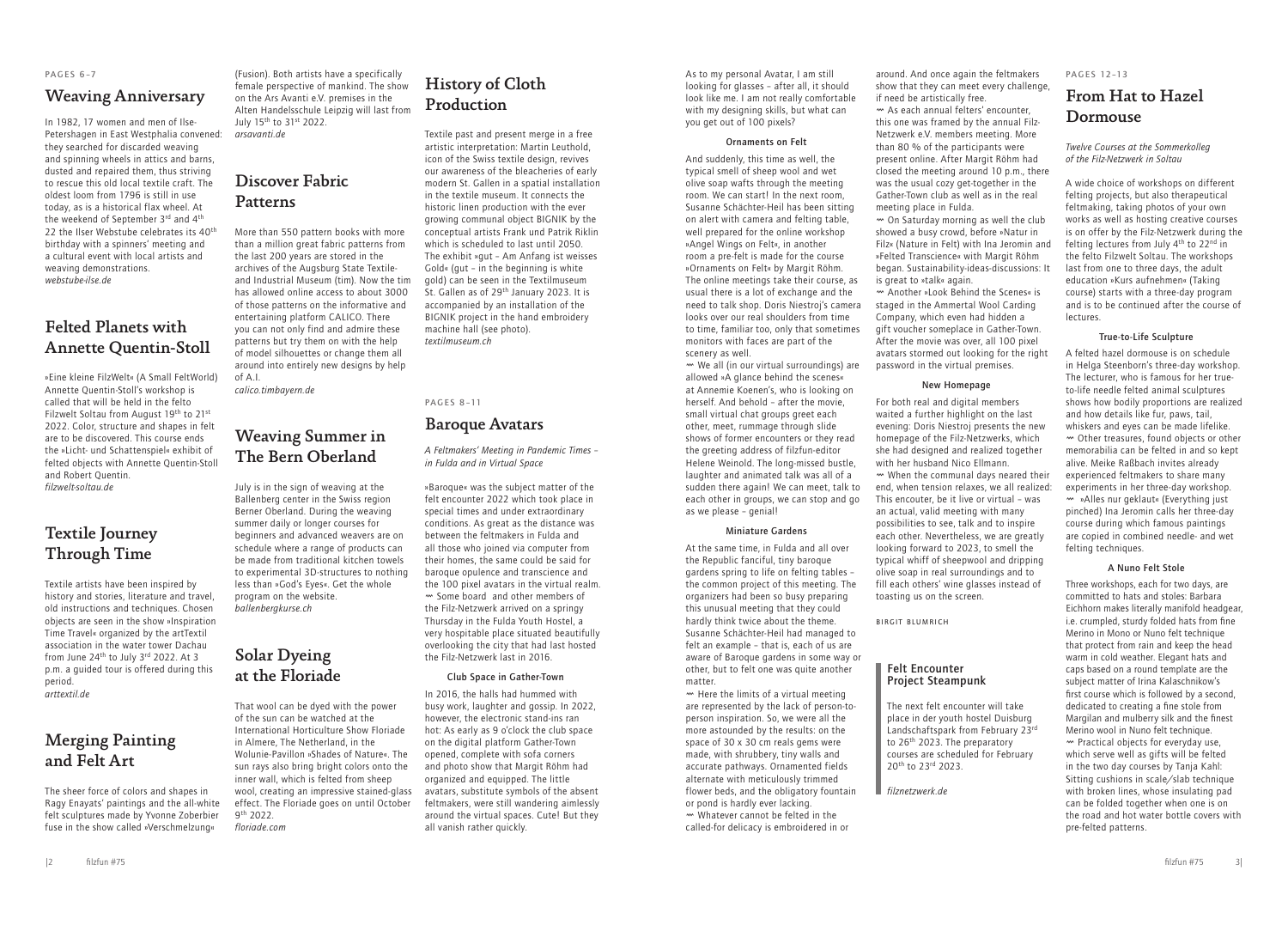volunteers we picked leaves of 500 trees. Each was put in an envelope and the kind, place and number of each tree was noted. I started to cut out 500 labels from felt.

Ø Then I hydratisized every single leaf and eco-printed it on each felt label, somewhat like a thumb print of the respective pear or apple. The shapes of the leaves were most diverse – some are rather rounded with a small tip, like linden leaves, others are oval or longish.

#### Hand-Dyed Silk Yarn

I also dyed silk yarn with walnut shells and looked for enthusiastic embroiderers who would embroider the names onto the labels. The echo was considerable: I found 65 volunteers from The Netherlands, but also from Germany, Belgium and Norway. Some worked alone, others in groups, but there was always a connection to my project and to the history of these ancient kinds of fruit.

### Apple Cake Recipe

Amongst them is Bärbel Helfrich, my friend from the Oberrot felting school. For my book she is writing the history of pomiculture during her youth in the Odenwald. Laetitia de Bruijn not only embroidered the names of apples and pears but also those of the embroiderers. Others looked for the origin of the trees. The Sturmer Pippin, for example, was traced back to England, where the researcher not only gathered information but was presented with a Sturmer Pippin apple cake recipe.

Ø In this way a textile archive of old fruit sorts was made which covers 462 labels with leaf prints and 17 labels with the name of the embroiderers. One label is empty, it symbolizes the trees already dead.

Karen Bruinsma

### PAGES 20–25

# Good Connections

# *The felt artist Chantal Cardinal is fascinated by the magic properties of wool.*

Chantal Cardinal's practice of felting is about »making connections, literarlly by binding fibres together but also metaphorically by sharing the experience, learning from others and reaching out for

collaborations« that she finds in working together with schools or local sheep breeders and producers.

#### Magical Attraction

The Canadian artist, fashion and costume designer discovered wet-felting and it connected immediately with her. »I had sewn all my life, painted, done ceramics… but nothing really stuck«, she remembers. »I felt like I was more a jack of all trades even though I had built a life around clothing and costumes. When I realized in 2013 how a material can be made by wet-felting this technique was magically attractive to me.«

Ø She fell in love with wool, in her words a »suistainable gift of nature«. She is stil amazed by the breathtaking possibilities of artefacts that can be created with it. The range of her own artwork made under her own label »Felt à la main with love« stretches from wearable art to sound-absorbing wall hangings. »I think anything can be made out of wool!«, Chantal Cardinal claims.

#### A Studio in Vancouver

The artist comes from Montreal, but since 2008 she has been living with her husband in Vancouver where she uses 150sqft in an open-concept studio, a part of the Arts Factory. She likes the urban setting and the company of other artists from different mediums. »We can chat from across the room and help each other out with all sorts of resources.« It is even possible to take one's pet there. »My cat Hilo used to love being in my coverall while I was carding, but she quickly outgrew that«, she fondly remembers.

> $\sim$  She wet felts in stages, either adding layers, cutting here and needle-felting there and likes to experiment with different material combinations like wood, metal or plaster. In short, materials you would not normally associate with wet-felting.

Ø Her studio area is bursting with wool studies and artefacts. Under the big working table, she stores mountains of wool – at present 18 different fleeces of assorted breeds like Merino, Corriedale, Gotland, Iceland, Romney, Romeldale and Perrydale and several cross-breedings. She loves to document the different wool characteristics, even of single animals.

### Sheep Shearing Help

 $<sub>w</sub>$  An experimental workshop which</sub> offers room for your own felting projects and experiments, e.g. with surface structures, three-dimensional forms, transparent surfaces or raw wool can be booked for a day. Experienced lecturers assist beginners and advanced learners alike. Also, kids can make their first felting experiences.

> Chantal Cardinal is committed to process local wool since she took part in a local artist call for submissions which caused her to look up sheep producers in British Columbia. »At this point I knew only very little of breeds other than Merino and Corriedale, as this was what her wool supplier offered«, she admits. »I went to a fleece auction where I asked a lot of questions and touched a lot of

raw fleeces. Then I drove to the nearest sheep farm and introduced myself. The shepherdess there just happened to be the auctioneer as well. She has since become my BFF – my Best Friend Farmer.« Together with her husband Brian the felt artist has been helping out with the sheep shearing ever since.

#### Art Instead of Fertilizer

Whereas in the beginning she used to buy prepared and carded wool, the Canadian lady settles mainly on raw wool these days. »My favorite thing is to use waste wool, like belly wool or poopy wool that would normally be destined for fertilizing the garden. To put it bluntly: I like to take shit and turn it into art.

Ø Her piece called »Wasp« (see page 21) was made from wool swept aside from the shearing of local Gotlands. As she tells us: »I would never have allowed myself to card beautiful Gotland locks, but by doing so on these assorted fibers I realized the beautiful wool structure of this particular breed.«

Ø »Whim« (see page 20) is almost one square meter. This art object can be changed around to create different perspectives and moods. »I like my work to be multi-functional and that it has more than just one ›look‹.«

### Wet-Felting with and without Resists

The 54-year-old artist mainly uses wetfelting in her work, with and without resists, adding some needle-felting for assemblage, then wet-felting some more. She enjoys the challenges of scaling up her work and likes to experiment. Occasionally she dyes felt fibers with acid dyes, prefering gray to white wool because it gives a nicer hue.

Ø Chantal Cardinal finds inspiration in the tactile world of nature, as she says: in the structures of bark, lichen, foliage, rocks but also in the grain of the wood, the striations of rock walls or the ripples or movement of water. She starts every new object with a plan, as she has to prepare the fibers that will be used, but she is also very instinctive. »I think I have gotten to a stage where I can work with the fibers instead of forcing them into a certain shape.«

 $\sim$  In 2021 I encountered the group Klimaneutral (Climate Neutral) that came to the rescue of this living museum. They made every tree visible in a geographical information system. By means of the many different kinds, students at the University of Applied Science carried out biodiversity research projects.

In her day course, Doris Niestroj shows how you can effectfully photograph felted objects and how to process the material for Facebook, Instagram or online shop purposes.

### Therapeutical Felting

»Felting offers innumerable possibilities to loosen blocks, to foster fine motor skills, to enhance perception and to work on different subject themes«, according to Doreen Lüpfert's expertise of working in homes for the elderly and in her own felt studio. She teaches basics for therapeutical felt courses and shows small, easy to make projects. Ø »Kurs aufnehmen« (Taking up course) is the name of a program by Susanne Schächter-Heil, which will be continued until mid 2023 the after the three days in Soltau with remote studies, video feedback and live online courses with a final assignment and a Filz-Netzwerk E.V. certificate. It is meant for all who wish to teach courses or workshops.

Helene Weinold

### PAGES 14–15

# Change in Atelier Fiberfusing

*Rianne Vermeulen takes over the management of Dorie van Dijk's renowned studio.*

Atelier Fiberfusing in Amstelveen, south of Amsterdam, has long been a fixture in the feltmakers' world. With heartfelt commitment, the founder Dorje van Dijk had engaged herself with the art of felting and had organized workshops, master classes, seminaries, lectures and demonstrations with famous Durch felters and those from abroad since 2008.

### Obsessed by Felt

Of course, I was familiar with that studio and its high-class courses. I studied

drawing, art and fashion history and textiles in the 1970ies. I fell hook, line and sinker for felt ever since I saw a model by Yohi Yamamoto in the Fashion Museum of the former culture capital Lille, where hand-made felt was used. Until then I had only known custom-made felt, those rectangular pieces that you can buy in hobby shops. A whole new world opened for me and I began to take courses with professional felters from the Netherlands and from all over the rest of the world, it seems. So, I made contact with Fiberfusing and got acquainted with Dorie and Herman van Dijk.

Ø When Dorie van Dijk invited me for a talk in 2001, I was very much surprised. She needed more time for herself, and new plans and she offered me the continuation of her life's work. What a great and unexpected honor! I had never imagined I could be the one to take over Fiberfusing and to merge it with my own studio FYO (For You Only) Feltwear that I had founded in my hometown Uitgeest.

# The Art of Organizing

As far as feltmaking goes, I have gathered a lot of experience. I have been designing clothing, shoes, accessories and wall hangings and experimented with different material combinations. I found many of the different techniques interesting, but their sheer number almost crushed me. Now I got the chance to concentrate on one of my biggest fortes: organizing and maintaining contacts to felters worldwide.

Ø Full of enthusiasm, I planned the program for 2020 in September 2019. Then came Covid-19. Nobody knew then how the pandemic would manifest itself, much less how it would hold the whole world captive over long periods of time. In mid 2020 I had to cancel everything. With renewed hope we started in 2021, but it soon became clear that many participants all over the world couldn' t travel freely. Only in November 2021 we managed to organize two small workshops which were great fun.

#### A New Dyeing »Kitchen«

During the pandemic halt we adapted the studio premises to the changed wishes and requirements lecturers had suggested, assisted with great drive and skill by Herman van Dijk. Most of the course hosts prefer smaller groups of no more than twelve people to be able to dedicate time to each. A separate room for theoretical lectures, for meals or just for a hide-out was newly built. This year

a »kitchen« for natural dyeing is added further.

Ø For 2022 there is quite a workload to be handled: Workshops with Marjolein Dallinga, Natalya Brashovetskaya, Bahar Bozaci, Irit Dulman, Charity van der Meer and Molly Williams are on schedule. The many Natalya Brashovetskaya fans will be amply rewarded: She is going to present entirely new techniques at the end of October. I look forward to greeting all these well-known artists at Atelier Fiberfusing in person – in this oasis of stillness and stronghold of creativity at the Amstel river.

Rianne Vermeulen

PAGES 16–17

# Fingerprints of Apples and Pears

*Karen Bruinsma documents the leaves of hundreds of fruit trees on felt labels.*

The surrounding landscape of my hometown IJsselstein was once a fruitgrowing region. In the 1970ies many new buildings were put up there, and the former park manager George M. Otter had more than thousand different kinds of apple, pear and nut trees planted in the recreation areas. All citizens were entitled to harvest. The names alone were melodious: Glorie van Holland, Tulpappel, Roomsche Griet or Koningin Emma.

Ø Many of the trees came from Germany, France and Switzerland, amongst them many old kinds 280 of which are unique in the whole world. After all, IJsselstein is called Europe's fruit capital. Unfortunately, the trees and taking care of them were more and more forgotten in the past years.

#### Ecoprint on Felt

I had the notion that even more public attention could be achieved by turning this matter into art. Together with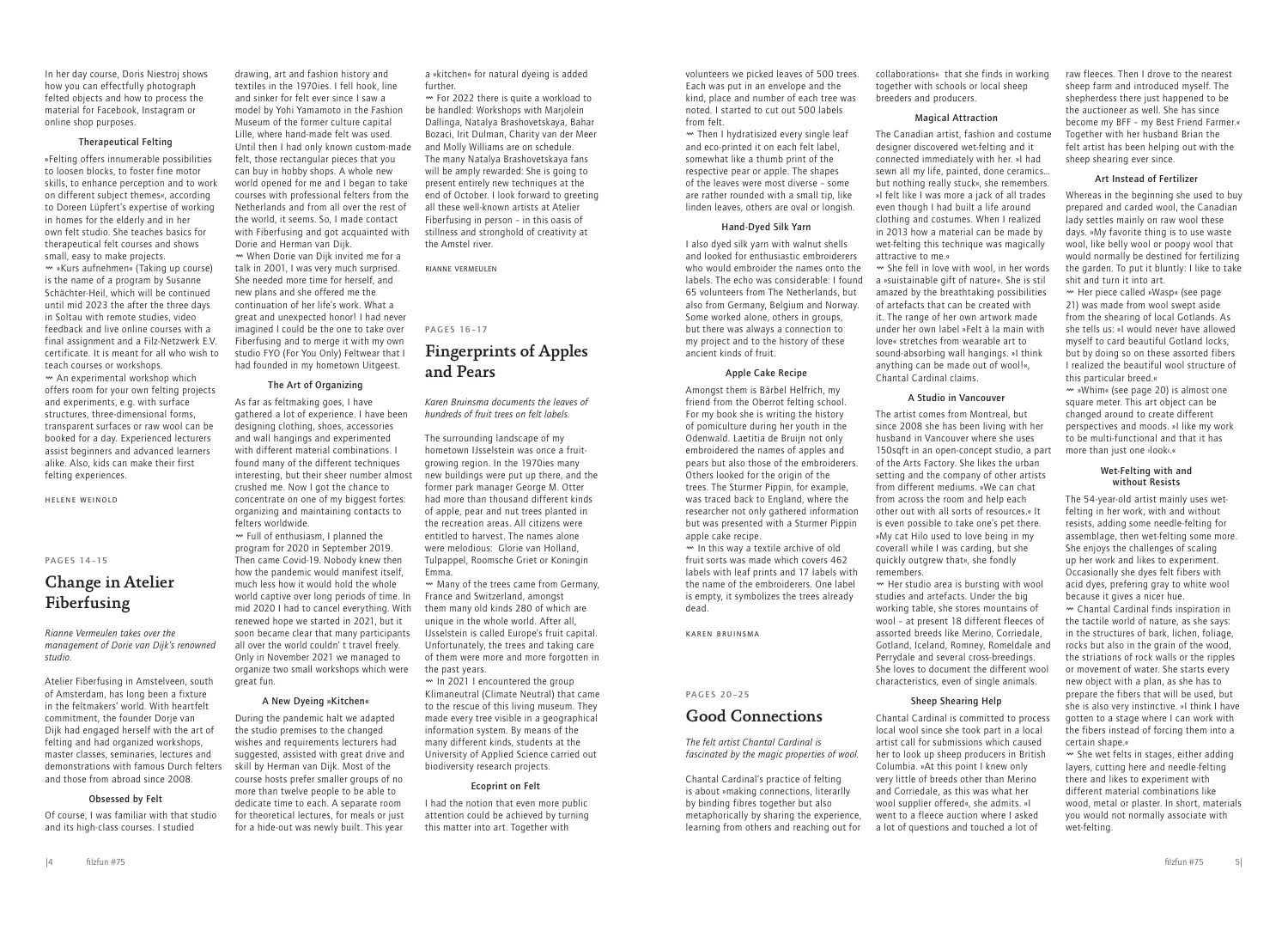in the fibers. Using soapy fingers, slide along the edge to comb the fibers in. Make sure to cover all your layout, above and below the resist pattern.

17 Make sure there are no fibers reaching across where the resist pattern is coming through to the top layer. If so, cut them and tuck them out of the way.

20 Use the PVC pipe to roll your<br>
Use the PVC pipe to roll your bundle (wool layout + resist pattern + bubble wrap folded in two) approx. 100 rolls, using the towel to hold your bundle.

18 Fold over the bubble wrap and spend a bit of time rubbing on top of the bubble wrap using soapy water to slide along and start the agitation by creating a bit of a skin before you start the rolling.

1q Wipe off the soap.

24 To create a petal, cut a<br>small notches around the edges (optional).

 $25$  All the notches need to be<br>rubbed with soap to heal the edges. I suggest you make a first Rose without notches to see how it goes.

Stretch the felt and full some more.

21 Repeat this in the 4 different directions to encourage your felt to bind and shrink evenly.

29 Keeping it rolled up, rinse your<br>rose shape in water to rinse out the soap or water with a touch of vinegar (optional) to neutralize the soap.

 $30$  Gently squeeze out the water<br>out and roll your rose shape in out and roll your rose shape in a towel to dry and finish the felting.

22 Use the olive oil soap to do some rubbing directly onto your work to tighten your felt and work all the edges.

 $\mathcal{Z}_1$  Rework the rose shape by starting<br>to needle felt the roll from the to needle felt the roll from the middle. Keep needle felting as you keep rolling up your rose. You can use your finger to leave a bit of space in between the rolls.



 $\mathcal{Z}_2$  Trick: if you tease your felt with a brush it helps to use those loose fibers to needle felt more solidly. You can also use a needle and thread to sew the rolled-up rose so it does not unravel (optional).

26 Knead, toss, rub onto the bubble wrap, rub between your hands «palming« to full your flower until it shrinks to a nice and tight felt.



33 Shape by stretching out the edges, not everywhere, just here and there to give your flower its personality.

34 Voilà! Note: Use a coil less pin to mount.

Chantal Cardinal

PAGES 30–33

# An Octopus for Your Head

*Rae Swon creates breathtaking hats and sculptures with the felting needle.*

An octopus holds onto a hairdo with its many tentacles and watches you over a fishnet-like, rolled up structure, as if it were its favorite place. A pigeon's mask hides a face. Rae Swon's imagination seems boundless.

# Baba Yaga Hut

The 32-year-old needle felt artist from Iowa in the U.S. is a master of the felting needle. She makes fascinating headgear but also fairytale-like sculptures, like the house of the witch Baba Yaga on with a chicken foot as a purse with a loop fastener or a warthog rising out of a wall.  $\sim$  Since she has been 15 years old, the American artist has been devoted to art – first at the Interlochen Arts Academy, a boarding highschool, then at the Buddhist Naropa University in Boulder, Colorado, where she concentrated on traditional Asian art techniques. Later she continued her artistic work in Manhattan in a studio

for Verre églomisé (glass etching). Ø As a teenager already she had studied needle-felting with Ann Cole and was immediately taken by the magic of feltmaking: »It felt like creating from out of nothing but a fluffy cloud. I liked that there was no stubborn count of stitches and that you can't really make mistakes, since the process is both additive and reductive: You can take material away or add it.«

 $\mathbb{R}^m$  The physicality of feltmaking was one of the aspects that had attracted her to this wool medium, but it turned into a worrysome aspect as the years went by. She, an ardent active soccer player for most of her life and a devoted aerial dancer in climbing silks or on bungees had trouble moving at all after a bout of Polymyalgia rheumatica for many months. She says today: »I realize this shifted my practice from being in a hurry to finish something to appreciating the fact that I can.«

### Organic and Intuitive

 $\sim$  One thing is clear for this most versatile artist: »When I discovered this ancient craft, I found a medium that would keep me busy for the rest of my life. I would never have imagined to become a felt artist, and now I cannot imagine not being one.«

Rae Swon usually starts her artistic object with a sketch, some relevant images or photographs and a kind of general plan, »but then, my pieces are made organically and intuitively.« In order not to have to shift the piece around more than necessary she works on big foam plates and starts felting with a holder of several needles. Then she fixes the form quickly with an electronic felting device which lends itself to make deep rills, if necessary. The details are made with one single needle.

Trace out a circular pattern on your resist using a permanent marker and cut a slit from the edge to the middle.

Ø The artist's advice for beginners: »Felt your pieces much longer than you initially think it necessary! For a truly professional look and good durability the felt should be stiff to the touch.« At last she cautiously cuts off wiry hair and protruding fuzz with a pair of scissors. For a pelt-like look she adds long pieces of roving when the stiff basic form is ready. »If you learn to get a knack for designing a fur-like structure and to mix colors well, the animal sculptures will resemble their wild counterparts. Since I have been decorating my animal figures with handpainted or gilded glass eyes, shiny clay noses and whiskers my work has definitely reached a new stage.«

 $\sum$  1<sup>st</sup> ply (layer) of wool will be in a circular layout which I like to call «spiral« using half of color 1 (here it's a bright red). This will be the outside of my rose.

 $\triangle$  Note: your layout should be the usual pinch and pull with about a

 $5^{2^{nd}}$  ply (layer) goes perpendicular to the first in a «starbust« direction. Here I used my second darker red. This will be the inside of my rose.

# Animal Rights Activist

 $\beta$  Fold the bubble wrap over and<br>spread the water around by  $\alpha$ spread the water around by pressing down. Make sure all the air is out and all the fibers are wet. I like to say until it is «as flat as a crepe«. Note: if you use too much water, you can always towel some of it off. You want it wet, but not flooded.

**Q** Remove your resist pattern from under your bubble wrap. Cut your wet layout from the edge to the middle, like you did for the resist pattern.

> Animals are her favorite motif; it has been so since she was a child. She grew up in an old farmhouse, surrounded by fields and woods and is still living there with her husband Graham. Until today she has always pleaded for animal rights and is active in the Mercy for Animals organization which brought the cruelties of industrial livestock farming out in the open. Last year, Rae Swon, in whose home live a black piglet called Ulalume and the cats Nobu and Kaneto, felted a series of hog portraits and donated 25% of the returns to animal protection.

12 Making sure to connect, by laying<br>out your fibers under, lift the wet layout to start this second «spiral« layout. Here connecting bright red with bright red (outer layer).

 $\int \vec{S}$  This spiral should be a bit smaller that the first one and you need to stop before you overlap.

14 Leave a small opening.

15 Again, add a border if you feel your layout is too thin (optional). Wet down as in step 8–9 by adding soapy water and folding over the bubble wrap and pressing down.

16 Open up the bubble wrap and<br>clean up the edges by tucking

# Material: Industrial Fibers

This engagement for animal welfare is one of the reasons why Rae Swon doesn't

# Tools out of Wood or Clay

Chantal Cardinal's most important tools are her hands. She likes to make other necessary tools herself out of clay or wood or transforms existing tools to suit her purpose. For large-scale work she sometimes needs corresponding tool sizes, as for instance an extra-large pool cover or extra-long rolling poles. Ø Many of her her objects were or are currently on show. This year she will be exhibiting a wearable and large-scale piece at the Harmony Arts Festival in West Vancouver from July 29<sup>th</sup> to August 7<sup>th</sup>. She is also going to host a felted flower workshop. Her piece »Blé« (see page 22) was juried into the Felt Fiber Transformed and will be exhibited in 2023.

### Living Walls

Many people owe their felting enthusiasm to her workshops. In 2021 she was involved in a local elementary school and engaged 200 kids in creating Living Walls from raw wool under the motto »Living Walls: From Farm to Felt«. She was chosen by the organization Felt:Feutre Canada to develop an online workshop for making 3D soft sculptural succulents or plants. She calls them »P.Y.C.K.: Plants You Can't Kill.

Helene Weinold

PAGES 26–29

# Tutorial: Rose Brooch

### Here is what you need:

- Ø 8–10g of wool (Merino or what you like to work with) in 1 or 2 colors
- $\sim$  1-2q of some accent fibers like silk, bamboo, Tencel (optional; I did not use here for this demo)
- Ø something to make a resist (floor underlay or bubble wrap), approx. 25cm circ.
- $\sim$  12" x 24" bubble wrap
- Ø 12" PVC pipe or pool noodle or dowel
- $<sup>2</sup>$  1 hand towel</sup>  $\sim$  soap (dish soap for water / olive oil soap for rubbing and kneading)
- Ø water in a container (I like warm water for my hands)
- Ø something to distribute your water (sponge or browser)
- w scissors
- Ø needle for needle felting and base (may vary here)
- Ø coil less pins (quilter's pin)
- Ø needle and thread (optional; not shown in picture)
- Ø permanent maker (not shown in picture)
- Ø wire brush or toothbrush (not shown in picture).

#### Instructions

2 Set up your work area with your hand towel with the long side up, your bubble wrap bubbles up and ready to layout on only half (we are going to fold it in two to wet down and roll). Divide your wool in 2 and place the resist pattern under your bubble wrap to use as a guide at first for our initial layout. Note: I used two similar color to add a bit of depth, but you can also use 1 color with accent fibers or any variation of your choosing.

1/3 overlap, starting with the edge and working your way to the middle. Don't worry too much about the middle, you can finish with an X of wool as long as you have a nice even layer.

6 You may want to add a border layer to even out your layout if you feel the outer edge is too thin (optional).

7 Put in a squirt of dish soap in your water the water needs to feel a bit slippery) and use your browser (or sponge) to wet down your layout.

10 Put your resist pattern on top and carefully pull out a bit of your wet layout by spinning your resist a bit in order to have about 2–3cm showing.

Close up of what that looks like.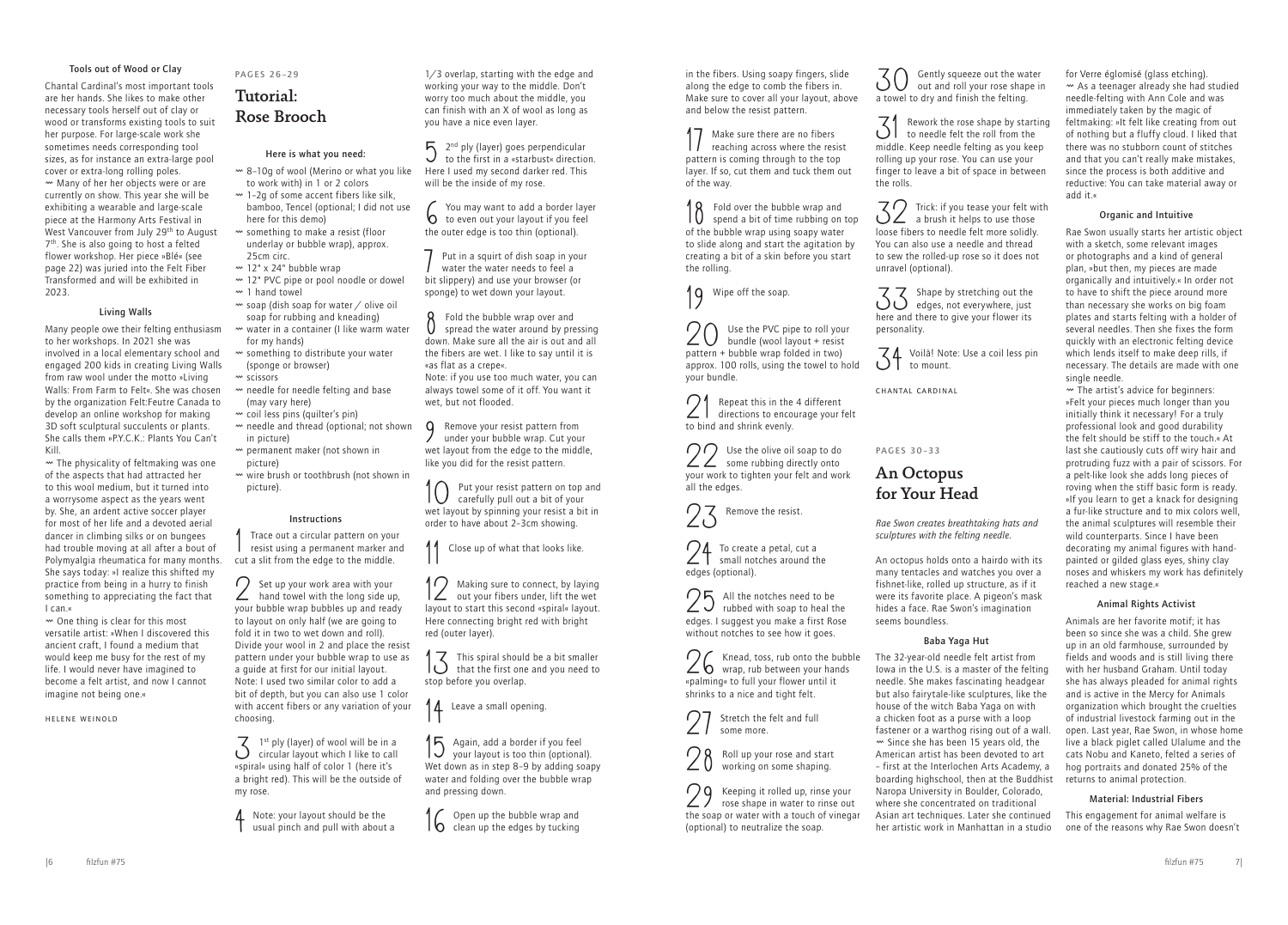through. Feel free to braid yours instead or use a metal necklace chain.

11 Before tying your chain, loop it through the gap in the moths legs! Tie a double knot then trim the ends. Cut your antenna in half and attach the two pieces to your moth's head. Do this by holding the end in place and needle felting downward around the whole circumference of the antenna.

12 Add any finishing touches and trim any fuzz sticking out. I added a red neck band as well as pops of bright yellow around some of the black dots and in some stripes. All done!

Rae Swon

### PAGES 38–41

# Life Has Many Doors

*From the Ore Mountains over Switzerland to East Frisia: Petra C. Sommer is artistically and spatially always open for new things.*

Fabrics, yarns and fibers have always been there since she grew up in the Ore Mountains »as the child of a tailors' dynasty«, as she puts it. Sewing, knitting, making bobbin lace simply belonged to her life.

Ø She got into feltmaking in 2006, when she moved to the Appenzeller Country with her partner and worked as a cook and kitchen manager in a blind people's home. »The social worker made felted balls and dwarfs from felt with the handicapped,« she reminisces, »and a new door opened for me. I was immediately fascinated by this unfamiliar material, and already shortly afterwards I took my first felting course with Heidi Aschwanden in Altdorf in the canton Uri.«

#### Courses and Adult Education

Petra C. Sommer also found her love for dwarfs and mythical creatures. Soon she began to give courses and her work was shown in public. But she wanted to enhance her skills, so she took clothing courses with Inge Bauer, at Petra Bartels' in Italy, with Charity van der Meer in Bern and many other well-known feltmakers. Then she decided to take the three year advanced course »Fit in Filz« in Oberrot, where she graduated as a certified felt designer in 2019.

### Nuno Felt with Ecoprint

But her energy and curiosity still weren't satisfied. »As a creative and curious human being I try to find new challenges, mostly with regard to material and technique«, she tells us. She makes Nunofelt with fine Merino of 16 to 18 mic which she dyes herself with acid or natural dyes. Because she prefers to work with natural materials, she likes to experiment with the Ecoprint technique. Ø For thicker jackets she uses pre-felts from Merino, for gents' Alpine jackets, animal figures and interior decoratings Mountain Sheep wool »but always in connection with additional materials like silk, hemp or bamboo fibers.«

### A Prizeworthy Wedding Gown

- $\sim$  60 g Merino fleece in petrol blue
- Ø Some Merino fleece in white, red and yellow for the eyes, coxcomb, wattle and beak
- Ø Wool curls, wool, silk or viscose fibers for decoration (optional)
- $<sub>w</sub>$  Pre-felt in white for the motifs</sub> Ø Sound insulation foil for the resist,
- approx. 50 cm x 76 cm
- Ø Plastic foil (Painter's foil)
- Ø Permanent marker
- w Scissors
- Ø Felting equipment (Bubble foil, gauze, towel, water, soap, ball sprinkler, pool noodle or insulation tube, skid-proof mat, vinegar)
- $M$  Balloon
- Ø Funnel, wooden spoon or wooden stick  $\sim$  Bird sand and darning wool
- Ø Sewing yarn and needle

Quality, to Petra C. Sommer, is of utmost importance, especially with felted clothing: »That's why it was crucial for me to get the quality assurance label of the Filz-Netzwerk. That and my own high performance standards helped me to take part in the International Fashion Show in Soltau and other exhibits.« These were not the only successful ventures: In 2007 an article with photos of her work was published in a lifestyle magazine, and in 2020 she was awarded the public prize for an elaborated wedding gown at the international show »White Meets Gold« in Parma, Italy.

Ø Then, new doors opened wide for the 69-year-old artist. In the meatime she had moved from the mountains to the North Sea coast, from Switzerland to East Frisia. »Here I can live my life as a pensioner with a big felting studio, a sewing studio and a holiday home on the premises«, she says with great delight.

 $<sub>w</sub>$  Rae Swan is angry about the</sub> traditional view that textile art is womens' work, mere handicraft or some other negligible aspect of art, resulting in meagre pay: »I strive for changing the public view on this textile art form. With some of my bigger sculptures I try to contribute to the notion that feltmaking is no longer seen as a craft, but as art in its own right.«

# Tutorial: Virgin Tiger Moth **Necklace**

Ø She enjoys having so much room for her creative work, indulging in different materials like wool, fabrics and other fibers when felting, dyeing or sewing. She makes jackets, skirts or dresses mostly from self-made nuno felts which she enriches with lace, silk fabrics, hemp, viscose, mulberry silk fibers or wool curls and occasionally with beads or embroidery. »You have to try these garments on repeatedly«, she sighs. »The floral motifs that I often work into jackets should best not vanish in a tuck or a fold.«

# Hiking Bags and Hand Puppets

In her Feltworld Studio not only clothing is designed and made. Petra C. Sommer always has an eye on current trends, so these days she makes the popular hikebags.

During the pandemic another door was pried open, she participated in courses online. »Via Dagmar Binder I learned not shy away anymore from collars, and also Yara Troynich's workshops for hand- and finger puppets created entirely new pathways for me«, she says.

Ø The artist presents her works at arts and crafts shows and in two business ventures. She makes felt models on order and looks forward to host courses in her own studio in the fall.

 $\overline{3}$  Felt indents into the form, creating horizontal stripes on the body and two vertical stripes on the wings near the body. The only material you will be adding are a ridge along the neck and a second layer of two wings. Note how I made the wing thick on one edge and it gradates to nothing so it can seamlessly be felted onto the base layer. I didn't felt down about one cm of the thick edge so it sticks up and casts a shadow.

Ø Such is her life philosophy: »To make good use of every day – be it for my creative work, my garden, my holiday guests, nature walks or travelling abroad.«

A Add color to the lower body and lower wings. I didn't have the warm peach color on hand, so I blended four colors together to make it: brick red, pink, yellow ochre, and lots of pale buttery yellow. I find that mixing adds slight variations that add to the beauty. You will have to reinforce the indentations you made in the previous step. Along the bottom edge I added a pale golden color. I put in a couple stripes of bright yellow here too.

Helene Weinold

PAGES 42-46

# Tutorial: Frisian Rooster

*This proud rooster serves as a door stopper and decorates any hall. Felted by Petra C. Sommer it was filled with bird sand for the necessary weight.*

### Materials

 $\beta$  Attach the legs to the back. Leave them in one piece with an unfelted gap in the center. This is where the necklace chain will slip through. After felting the two sides I reinforced them by sewing a thread through a couple times and tying a double knot.

# Instructions

1 Draw the rooster's body shape, complete with neck and head, with permanent marker onto the insulation foil and cut it out. It resembles a calabash

use sheep wool for her needle-felted sculptures but industrial fibers, such as Polyfil from recycled fibers, Polyacryl, flax and bamboo fibers. She explains her decision against proper wool use: »Moths had destroyed years of work, and Graham became allergic to wool. Furthermore I learned about the cruel way sheep are treated in the wool industry.« The discovery that Polyfil can be needlefelted much more easily settled the matter once and for all. »Acrylic, flax and bamboo fibers act more unruly«, the artist explains. »On the other hand, none such fibers can be wet-felted because they don't shrink in hot water. So when you prefer wet-felting stick to wool and buy it at small local enterprises that don't maim their animals.«

Helene Weinold

#### PAGES 34–37

These wonderful moths start off their lives as adorable fuzzy caterpillars known as «wooly bears«. They have a special organ with membranes on it that they vibrate to emit ultrasonic sounds, used for wooing and to alert others of danger. They also evolved the ability to create clicks in response to bat's echolocation calls to protect themselves. They often keep their colorful under wings hidden, then reveal them suddenly to startle swooping birds away. When mistreated tiger moths play dead just like an opossum.

Ø These moths are cherished in North America where they are from. Feel free to pick a different species of moth that you love and use this as a general guideline! Look up some other decorative species, such as the footman moth,

regal moth, two-spot tiger moth, and oleander hawk-moth.

# Materials

- Ø Fiber: White, black, yellow, warm peach, pale gold (or you can choose other colors!)
- Ø Felting needle and felting mat
- w Scissors
- Ø Needle and thread
- Ø String to make necklace chain
- Ø Glass eyes (optional)

#### Instructions

1 Felt a flat silhouette of your moth. I used a multi-needle tool to speed it up, but a single needle will work too. Felt it until it is very firm and around 4 or 5 mm thick. Trim the edges with scissors. I made mine around 20cm wide and 13cm high. If you choose to go smaller just know that you may have trouble felting antennae and legs that look delicate enough, you could try using another material though such as wire.

2 Build up the body by felting on a few layers of fiber. Add some extra thickness to the upper torso and divide it into three oval shapes (by felting crevices with your needle). Needle felt the whole thing longer than you think! You will later be felting grooves into the body which works best on a really firm form.

5 Add black patterns onto your colored sections and upper torso. It can be hard to see what you're doing since your fluff covers where you're working. Don't stress about controlling the unfelted fiber too much. Remember that it will only go where your needle pokes. Focus on the journey of the tip of your needle and make it trace and fill the shape you want.

6 Add black patterns to the outer wings. Again, you'll be working a little blindly, but if you felt in nice straight lines, you'll be able to form a crisp geometric pattern. Any fiber extending beyond will get sucked into your shapes.

7 Form a long and very thin tendril for the antennae (you'll cut it in two later) and a shorter thicker one for the legs. I made my antenna 20 cm long and legs 12cm. I start by twisting a section of the roving and needle felting it, then twisting the next section and felting it, and so on. When you're done, tidy them up by trimming the fuzz with scissors and cutting the ends of the antennae into nice points.

9 Make eyes and attach them. I use glass cabochons that I paint the backs of with glass paint. Feel free to instead needle felt your eyes directly on with black fiber, or order pre-made glass or plastic mini eyes. Mine were 6mm. To attach, first needle felt little craters for them to sit in, add a drop of super glue to the back of one eye, place it and hold it firmly in position for a minute while the glue dries. Repeat with the other eye. If he's looking too bug-eyed felt a little ring around each eye in white to make them look more nestled in place.

10 Make a necklace chain! I finger knit mine. If you don't know how there are great tutorials on YouTube. The basics: Make a slipknot, hold each end of the string taut, reach your pointer finger and thumb through the loop and grab the taut string. Pull it through until it's tight and a new loop is formed. Repeat with new loop. I made mine 64cm long- -big enough to comfortably fit my head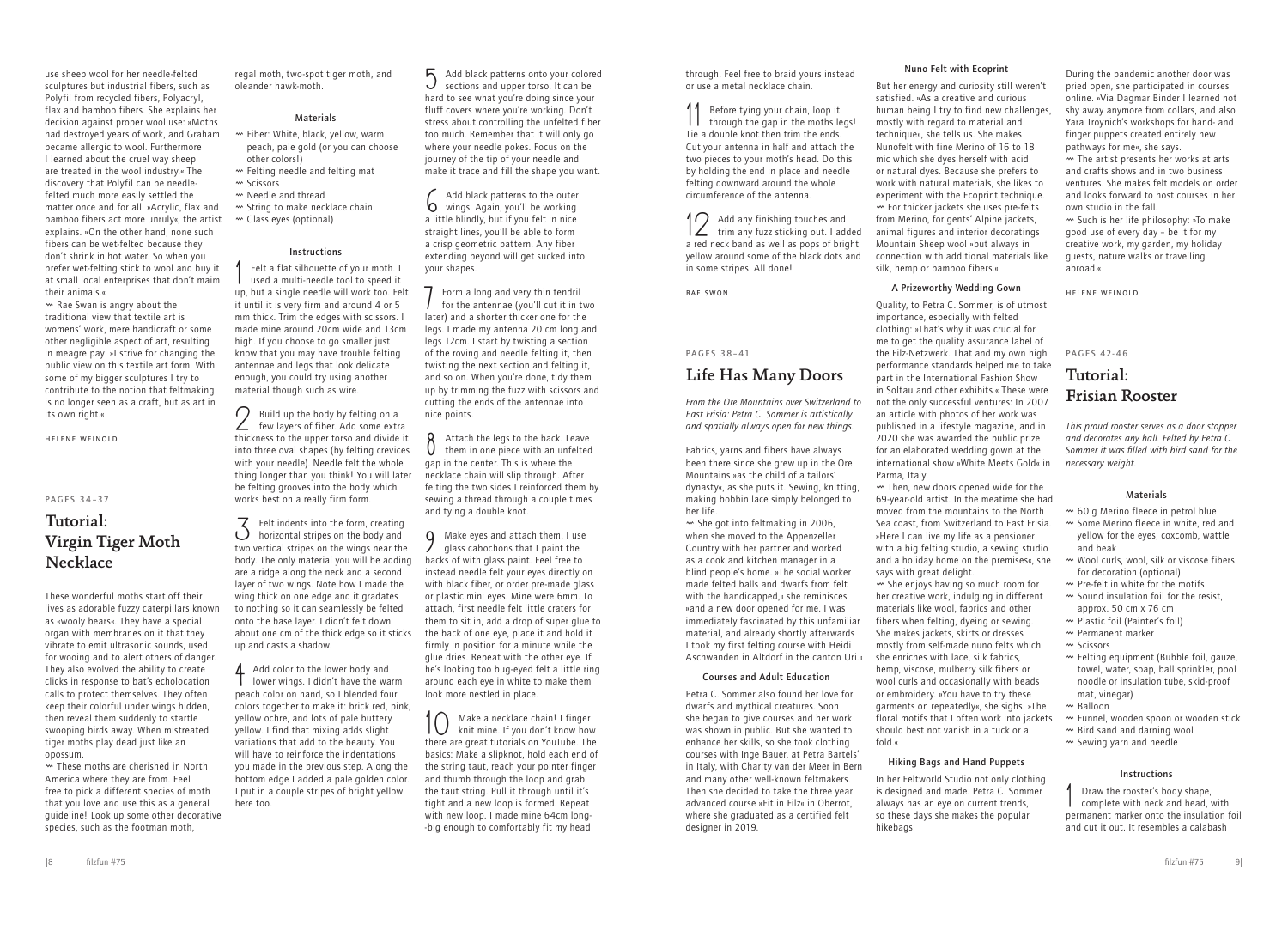# PAGES 47

# Shibori and Steel

*Ruth Bucci-Baumer makes felt designs in the Japanese dyeing method and plans a joint exhibit with a metal artist.*

In Japan, fabrics are artfully folded, wound up, pressed, sewed and bound with a special reserve and dyeing technique. The result are exceptionally patterned textiles, because where the fabric is tightly bound no dye seeps in. Some felted objects made by Ruth Bucci-Baumer are made in this tradition. »The most special thing about Shibori are the three-dimensional effects that enhance the texture of the different fabrics«, the Swiss artist declares. »I had the honor to learn it from the Australian Patrizia Black in the Lisio Foundation in Florence. Some years later, the well-known felt artist Marjolein Dallinga used it as well.« Ø Ruth Bucci-Baumer designs clothes, images and accessories in the Shibori technique, loving the different shape and color effects this technique yields.

#### Courses at the Orphanage

 $<sup>+</sup>$  A beautician by original profession</sup> she first encountered feltmaking via the Waldorf kindergarten and school roughtly 17 years ago. She was immediately taken by »the unimaginable possibilities wool offers«. Ten years later she made feltmaking her profession and sold her works mostly on medieval fairs. Today she mostly works on order.

Her initial profession was photographer and empowerment therapist and she lived for many years in Italy, where she had a big share in introducing the feltmaking enthusiasm by writing newspaper articles plus two books and hosting a TV show. For ten years, she taught kids in Thai orphanages feltmaking in the three months of winter. »I was even allowed to spread the felting virus in a womens' jail among its 160 prisoners«, she remembers. Ø In 2016, Ruth Bucci-Baumer returned to Switzerland. She regrets not owning a studio anymore and teaching only rarely. Still, she has plans: »Meeting the metal artist Markus Meyer inspired me to try out new ways«, she says. »In the connection of hard, heavy steel and soft, malleable wool two different worlds meet. To combine these two elements brings out new challenges, and they are perfectly suited to the Shibori technique.« Ø The results of this exciting cooperation will be presented during an exhibit next year. The filzfun is going to report on it.

Helene Weinold

# PAGES 48–49

# Natural Energy

*Birgit Sahner felts individual earth spirits*

»Being rooted in the earth is important for searching the treasure hidden deep in one's self with patience but intently«, says Birgit Sahner. »Gnomes, dwarfs and imps belong to the earth element and respresent being grounded.« This is why the 55-year-old artist focuses on felting such creatures that she makes individually for the clients they should accompany.

# Personal Information

With information such as the birthday of her client, one positive and one negative character aspect, strong points, weaknesses, dreams and visions Birgit Sahner sets off to work. In her 35 square meter studio in a small village in Rhineland-Palatine she makes her unique creatures in wet- and needle felt techniques. She uses sheep wool and sometimes Mountain Alpaka, but strictly only from animals that are well kept. In each of her imps, gnomes and dwarfs she puts a stone.

**4** Cover the wool with gauze and soap it.

 $\overline{5}$  Put a second piece of bubble foil over the work piece and turn the entire »sandwich« around, and take care that nothing shifts.

Revert the protruding fibers close to the resist's edge, pull them tightly inside and moisten them.

 $\begin{cases} \n\end{cases}$  The free part of the resist is now<br>  $\begin{cases} \n\end{cases}$  filled - in a radiant direction - with yellow wool for the beak and in petrol blue for neck and body. Wet it with warm water, cover it with gauze and soap it.

> Ø Once the creature is ready, she takes it to the woods, where she gets a message that she conveys to the respective client together with the imp. »I have never met anyone who was not deeply touched when she held both in her hands«, the artist tells us. »This felted, natural being with its energy is a perfact way to enter the animated realm. It can be of help to some people to establish contact with their own consciousness and inner wisdom.«

9 Put the second layer of wool on<br>beak and body lengthwise with beak and body lengthwise with a slight overlap, wet it, cover it with gauze and soap it. Put the second piece of bubble foil on top and turn the thing around.

Turn the protruding fibers around close to the resist. Lay out the second wool layer lengthwise as well, wet and soap it. Turn the work piece around in between the bubble foil.

### Spiritual Life Coaching

Lay out the third layer with a slight overlap, this time in the shape of a circle, wet and soap it and turn it around between the bubble foil.

Birgit Sahner passes her skills and experiences on in her courses. She has often encountered the wholesome effect of making such an animated being has on people. »This made me wish to assist people even more intensely and professionally«, she states. For that reason she started training as a spiritual coach.

# Her Dream of a Farm

 $14$  Both comb and wattle cover the eye. Don't be miserly with the wool, later after cutting it open there should be a fine rim around the eye.

Make the imposing collar ruff with wool curls, silk fibers or roving. Cover the whole width of the rooster's neck and upper body with foil, so that the decorating fibers are only fixed below the head and don't mingle with the body, but hang freely. Repeat the steps 13–15 on the other side of the work piece.

Together with her life partner Bernhard Unger, a gardener and aid for demented people she is looking for a suitable property to make their mutual wish come true: The Arte Misia Sense Farm, where the two will offer natural carving and felting courses, days to come into contact with the woods, but also spiritual life coaching, lectures and seminaries. Ø Being close to nature plays an important part – just as with Birgit Sahner's felted creatures. She says of them: »These embodies natural spirits remind us in their unique message to pay closer attention to nature's soul.«

**Q** Cover the whole work piece with painter's foil, soap it lightly and turn it around with care.

20 Adorn the other side of the<br>rooster with matching mate rooster with matching material and felt it, too. Each side must be felted for at least 10 minutes.

Helene Weinold

PAGES 50–51

# Felt Connects – Let's Swap!

21 Wind the workpiece up together<br>with the bubble foil, wrap a towel around and start fulling. Open up the roll from time to time, turn it in a 90-degree angle, roll it up again and continue fulling.

*Susanne Hantzsch and Konni Sswat at the International Feltmakers Association's Felt Swap* 

22 Once the shrinking process has<br> **22** begun and the resist inside of the rooster is welling up, cut a small hole under the ruff and remove the resist.

The idea is as simple as it is fascinating: Two feltmakers make their objects to given themes and surprise each other with them. These Felt Swaps, as these swapping across borders is called, has been organized by the International Feltmakers Association (IFA) already since 2014.

23 Rinse the finished felt piece<br>in clear water. Put a shot of vinegar in the last rinse to neutralize the remaining soap suds. The tumble the rooster.

24 Cut the red wool layer open<br>cautiously to free the eyes and remove the foil as long as the felt is still wet. Felt the edges thoroughly with soapy fingers. Then rinse the head once more and press it out in the towel. Put a balloon through the neck opening inside the felted sheath and blow it up to give the rooster shape. Let the felted rooster dry completely in a warm space.

> Ø Each member of the IFA can take part, regardless of whether you are a pro or a hobby feltmaker: For the swapping, each summer a different theme is called for; until now for instance fairy tales, the year of the sheep, circles, music, the underwater world, the year of the rooster or colors like red or green. The theme »Weave« of the IFA felt swap 2021 should inspire us, but in a freewheeling way. We thought about weaving in general, and how to weave felt parts together or other materials and embodied memories.

26 When the neck is fully stuffed,<br> **26** put a cone in the opening and pour bird sand in the rooster's rump. Pay attention! The object should not get too heavy. Fill the rooster again with darning yarn.

28 Remove any sticking out fibers<br>with a disposable razor, so that the felt gets smooth and the shining fibers show to their best advantage. Needle black pupils onto the rooster's eyes. Form the comb, wattle and neck again with your hands.

#### A Relationship of Souls

The organizer Henny van Tussenbroek drew the lot: The Sweden and Germanybound artist Konni Sswat and I should be swapping partners. We both met at a felting course by Fiona Duthie and have been friends for a year. Due to the pandemic, we have never met in person. The swap result shows how close we are

with a big-bellied underpart and a nottoo slim neck which is cocked sideways. Spread a towel onto your worktable, cover it with a big piece of bubble foil and put the resist on top. Lay out the beak first with a thin amount of yellow wool, then cover the body with delicately plucked fibers from the outside to the inside in rays.

2 Take care that the layer is evenly thick and that the fibers protrude from the resist's edge a little.

 $\sum$  Sprinkle the whole surface with warm water.

6 Now remove the upper bubble foil: Around the resist, the fibers of the first layer stick out.

12 Turn the protruding fibers over close to the resist. Put the third layer of wool on the second side in a circle as well, but this time without overlap. Wet and soap the wool and turn it around between the bubble foil.

13 Spread out the fourth wool layer, integrating the eye, the comb and a wattle. For each eye, form a ball from white wool in accordance with the animal's proportions and felt it lightly with soap to make it firm. Put a thin layer of dry wool on top to form a rim around the ball. Prepare the comb and the wattle from red wool in needle-felt technique. Put one eye onto the rooster's head and felt it, then cover it with a piece of foil. Put the comb and wattle onto the work piece and felt it in as well.

16 As an additional decoration, I cut out a Frisian landscape with windmills and sheep from pre-felt. Together with accentuating fibers I distributed it on the rooster's body.

17 When all decorations are completed, wet everything with warm water, put the gauze on top and soap the wool.

18 This side of the rooster should be felted well so no decorative parts can shift anymore.

Continue fulling the rooster with hot water and soap, turn it over and around, knead and throw it until the rooster is fully felted and has reached its desired size.

25 Fill the rooster with darning yarn and bird sand: First push darning yarn with a wooden spoon or stick into the beak and neck. No hollows should remain unfilled.

27 Sew the neck opening together with needle and thread and sew fibers on with the felting needle to hide the spot.



Petra C. Sommer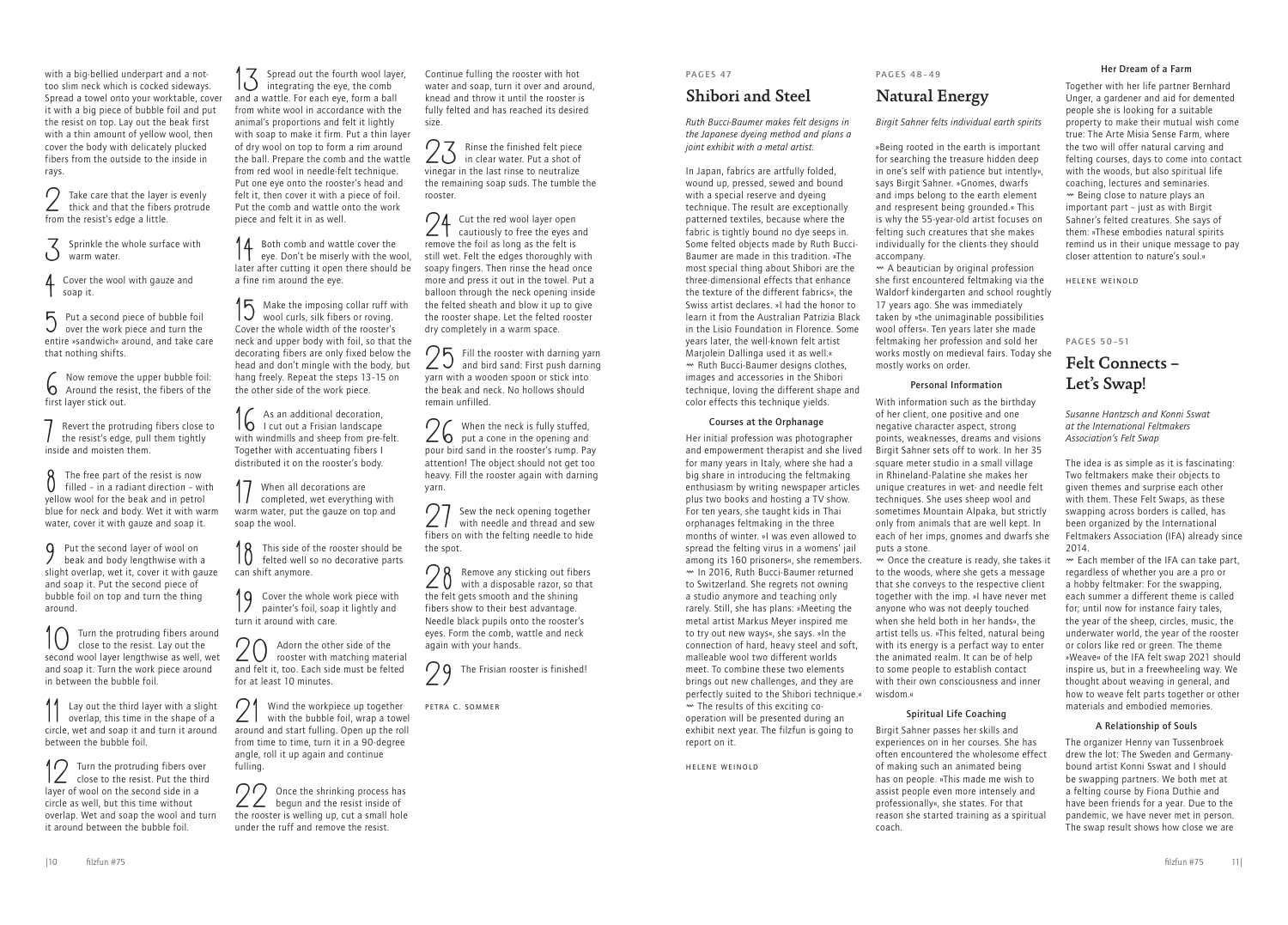### Relaxing Work

Since felting needles were initially meant for machine use, handling them takes getting used to it. Beginners especially experience hand cramps, joint aches or sore elbows. That is why many sellers offer wooden felt needle holders for more ergonomic work purposes. Also felting needles with Fimo grips or other plastic modelling clay are on offer. With increasing practice felting without a holder can be quite relaxed. Ø Needle holders with several widely

spread needles are good for surface felting or bigger projects, since the physical force multiplies when stitching. To build up larger-sized projects and to smooth bigger surfaces my personal favorite is the seven-fold needle holder with a protective sheath made by Clover.  $W$  It was just a couple of years ago that felting needles in Germany were only offered in three gauges: fine, middle and coarse. Looking for reverse needles was successful only abroad. In the meantime, more sellers offer a wider range, e.g. Filzrausch, Hof Kornrade oder Trolle & Wolle. I have ordered mainly from Heidifeathers in Great Britain and was always quite pleased with the results. Ø Each feltmaker has, according to her own working sphere, her favorite needles. Some swear by three-edged needles, other by stars. I prefer spiral needles to all else. You have to be prepared to trial and error until you find your own personal favorite needle.

#### Helga Steegborn

Helga Steegborn paints, draws and sculpts ever since she was in school. Some years ago, she discovered her passion for needle-felting. She masters in making true-to-life animal sculptures and is committed to pass on her experience in masterclasses and workshops. The artist shows her object under the name feltborn on Facebook and Instagram.

 $\sim$  The old type being rare still, we can proceed on the assumption that the wool here most likely comes from a flock of Drents Heideschaap of the newer type, but this can be verified, unfortunately.

### **Characteristics**

#### PAGES 56–57

# Drents Heideschaap

#### History

Contrary to what you might assume, the label »heath sheep« for the Drents Heideschaap does not refer to a Nordic short-tailed sheep, consequently it is not part of the Schnucke family line. Often all heath sheep are subsumed under that line, but the Drents Heideschaap is a much older and much more original sheep breed.

> $\sim$  The wool can be divided easily. another fact that shows the difference to Schnucke breeds. The ratio kemp/wool is has shifted here in favor of the fibers. Staple length is about 20cm, at 35 to 40 Mikron. Each sheep yields about one to two kilograms of wool.

Ø It is not easy to give a resumé of their breeding history. The breeding efforts may go back as far as 4000 B.C., which means that they were one of the first sheep breeds in Western Europe. Yet this applies only to the original type, which is called type 1 today. This breed, too was endangered by the beginnings of modern agriculture and its new standards. Their economization was strengthened by cross-breeding with the Schoonneeker Sheep, which brought the original breed to the edge of extinction. The flocks you can see today in the Dutch province Drente are mostly Drents Heideschaap of the new type, which are very popular due to their increase in economic value.  $\sim$  Only in 1948 the original breed was secured in a single flock and the breeding could continue. In 1985 the breeding association Nederlandse Fokkersvereiniging Het Drentse Heideschaap (NFDH) was founded which dedicated itself to its preservation. Contrary to other breeding associations, the breed's diversity was expressedly desired. In order to maintain it, the breeding is neither selected nor awarded with prizes or the like.

 $W$  I gave it some thought and then decided to felt a simple weaving frame – back to the word »weaving« and the corresponding technique, as it may be taught to a child. During these strange times I had felted many ambitious objects. With the swapping gift I wanted to return to something simple and original.

> The Drents Heideschaap of the old type is in its appearance a very ancient breed. Their body shape, small in the beam and slender, reminds of wild sheep. This natural type further manifests itself in marked horns and a mane in the rams.

 $W$  Let's swap again - regardless of where we are, worldwide!

A mane on female animals, which can be hornless, is not common. Their heads have no wool, their noses are straight, and they have small, horizontally pointed ears. Sometimes the wool starts to grow between the horns, thus resulting in a shock of wooly hair, also the tail is fully wooled and reaches to their heels. Ø Color variety of this breed is high, yet some fur markings are undesired. Especially the hairy body parts show a great amount of varied coloring. So, the head, independent of the fleece, can be whitish or completely black, but also light or dark brown. While pigmented spots are unwelcome in their fleeces, spots, blazes or dots can show in the hairy body parts a lot. The fleece is uniformly grey-white and only black with some animals, but these are mostly black all over. Ø Keeping the Drents Heideschaap is uncomplicated, despite a close relationship to their keeper they don't require much looking after and they feed on their own most of the time.

#### Wool

The wool presents itself as a typical wool mix with long, straight hanging long hair and markedly finer underwool. The short kemp that only show after washing are mostly red with white sheep, and in case of the black ones, black.

### Felting

Regardless of the kemp the wool felts well, but the result is not very firm. This thin felt is highly structured and tends to form loops, but the underwool parts dominate to make a compact, sturdy piece of felt that does not shrink much.  $\mathbf w$  This is perfect for felt furs, the kemp hair felt slowly or next to not at all, which makes the process really simple, but in spite of that they never fall out later.

#### Conclusion

The wool of the Drents Heideschaap is suitable for many products, easy to process and often quite clean since the

to each other: How beautiful to find such a creative soul that shares my interests! To felt a surprise for the other gave us a lot of joy.

### A Felted Weaving Loom

In my Weaving Loom, as my work is called, memories in fabric are woven. Light colors dominate: A light for the dark winter in the Northern Hemisphere. By felting in Margilan silk I strengthened a certain lightness and created transparency. I wanted to convey that feeling to Konni Swat in Sweden.  $M \sim 1$  cut a many-fibered pre-felt that consisted of self-dyed Merino wool and Ecoprint cotton into strips. These I wove together, mounted them on Margilan silk, felted the object anew and shaped it three-dimensionally. Behind a small space on its back, I hid a small surprise for Konni Sswat.

#### Open-Worked Lid

Her felted bowl called »Wabi-Sabi« has an open-work lid, you can have a peep of the treasures within. Konni Sswat pursues her background theme from 2021 »Light in Darkness«. She, always on the lookout for perfection in the unperfect, left the light spot inside the bowl visible and felted some braided cords on its base. This construction lifts during the felting process and spans the bowl like a crooked spiderweb. You get an inkling that something is hidden underneath; the rays of light come out of the lid structure.  $^{\omega}$  In my opinion, such actions could create an even bigger and steadily growing community. We could introduce such an idea also in the German-speaking felters' scene. Exchanging techniques and having animated discussions live or online are pure inspiration and keep fascinating me to no end.

#### Susanne Hantzsch

# PAGES 52–55

# The Right Felting Needle for Every Purpose

*The Expert Helga Steegborn Explains the Differences and Advises on the Choice of the Right Needles.*

With most felting needles you get a cross-section of three- or four-square edges. On the edges there are small barbs opening to the direction of the needle point. If you stick such needles in loose fibers these will be taken up and remain in the workpiece once the needle was pulled out. By continuing this process, the resulting bows and loops connect with the fibers, and you get a threedimensional piece of felt. Ø Felting needles were invented for the production of industrial needle felt squares. There they are built into a needle bar which stitches on one or from both sides into the prepared fleece. With their help also fibers can be felted which in a wet handling wouldn't react. This is the reason why industrially made needlefelt is not necessarily made from wool, but from other animal hair, jute, hemp, coconut fibers but also synthetic fibers like PES, PE, PA, PP and PAN. Ø In the past decades the production of

small needle-felted decorative items or felted sculptures became more and more popular.

#### Attention Should Be Paid

There are many different kinds of felting needles. They are all extremely pointed (Be careful!) and sensitive towards sideways shear forces. So that the needles won't break you should always pull them out in the same angle as they were put in. They shouldn't be used to remove small plant particles that eventually got caught in the wool. If resistance is felt turn to a finer needle. After a time, the barbs wear out and the grip on the fibers lessens. If you feel a marked difference between a long-used and new needle it is high time to substitute it.

Ø The needles differ most of all in diameter. The diameter, like with wire, is measured in gauges: the bigger their number, the finer the needle.  $\sim$  On principle, the finer the wool the finer the needle should be. In the beginning one can use a rougher needle, but when the felt

gets firmer fine needles are called for.

#### Different Forms

Felting needles differ in their diameter shape. The most common ones have a triangular diameter. There are also some with four spike star-like or even dropshaped diameters. In my experience, the star needles make smaller holes and are especially suitable for getting a smooth surface.

Ø Apart from straight-shaft needles there are some with a twisted shaft. They can either have the triangular or star diameter. The twisted needles, to my knowledge, felt faster since they twist the fibers additionally once the needle is stuck into the felted object. Needles with a cone-shaped shaft don't break easily and make good material for beginners. There are also needles forked at the point, but these are mainly used in the production of dolls to fasten the hair.

#### Number of Barbs

Acccording to the number of barbs a needle felts faster or slower. With only a few barbs certain subtleties like fine lines or eye luster are more easily achieved. Three-edge needles, for example, have three barbs each on each edge in gauge 32 and 36, i.e. nine barbs all in all. Needles in gauge 38 and 40 have six barbs, needles in gauge 42 only three. Star needles in gauge 36 and 38 have each eight barbs and crown needles only three.

Ø The layout of the barbs can make a difference, too. Crown needles, for one have only barbs at the points. They can be used to felt in lashes or to smooth surfaces.

#### Reverse Needles for Fur Effects

With the so-called reverse needles, the barbs are situated opposite compared to the other kinds, the openings starting from the point downward. So, they do not push fibers into the workpiece but pull out fibers from an already felted piece instead. These needles make for a fluffy surface. If you trim and comb the fibers to equal length the effect you get is fur-like. They can also be used for color gradients between felted layers. Reverse needles are available in different gauges.

| Gauge | Diameter Shaft in mm |
|-------|----------------------|
| 36    | 0.55                 |
| 38    | 0.50                 |
| 40    | 0.45                 |
| 42    | 0.40                 |
|       |                      |

(Source: Koptex.com.pl)

| <b>Wool Quantity</b> | Initial meas. | Final Measurement   Shrinking factor |      |
|----------------------|---------------|--------------------------------------|------|
| 5 g                  | 20 cm x 20 cm | $12.cm \times 13 cm$                 |      |
| 20 q                 | 20 cm x 20 cm | 16 cm x 16cm                         | 1.25 |